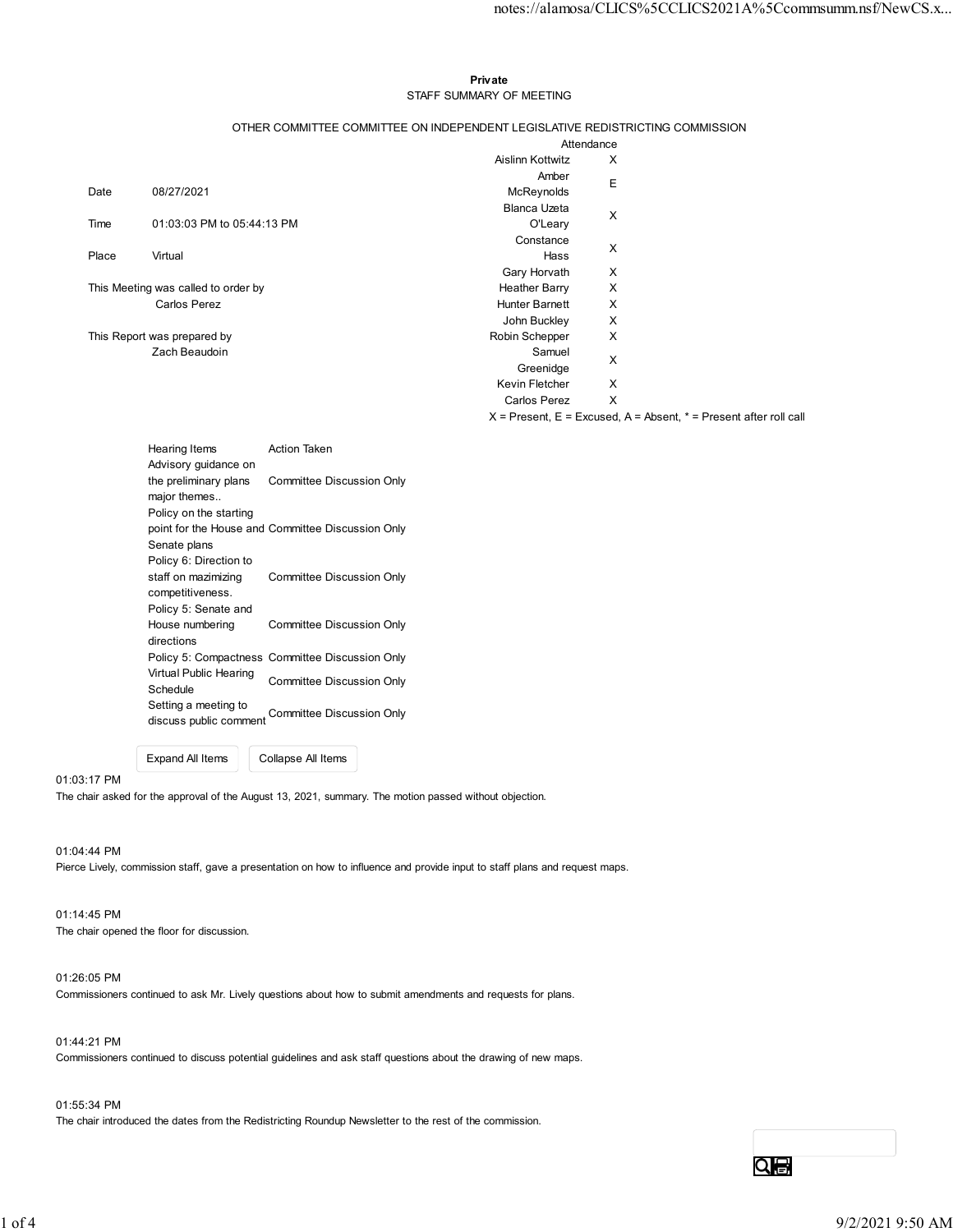## Advisory guidance on the preliminary plans major themes.. - Committee Discussion Only

02:05:31 PM The chair opened the floor for discussion on the policy for advising staff on major themes.

02:16:08 PM Commissioners continued discussion.

02:26:36 PM Discussion continued.

### Policy on the starting point for the House and Senate plans - Committee Discussion Only

02:29:16 PM Chair Perez introduced Policy 5 on the starting points for the House and Senate plans to the commission.

02:40:37 PM Commissioners continued to discuss the policy on the starting points for the House and Senate plans.

02:59:14 PM Commissioners continued to ask questions and discuss the policy.

03:10:19 PM The policy was referred to the Mapping and Quantitative Methods Subcommittee.

03:11:17 PM The chair called for a recess.

03:21:34 PM The meeting resumed. Commissioner Horvath and Barnett presented Policy 6 on giving staff directions on maximizing competitiveness.

### Policy 6: Direction to staff on mazimizing competitiveness. - Committee Discussion Only

03:34:03 PM Discussion ensued on the policy directing staff on how to maximize competitiveness.

03:34:46 PM Discussion continued on Policy 6.

### Policy 5: Senate and House numbering directions - Committee Discussion Only

04:04:00 PM Commissioner Fletcher introduced Policy 5 on numbering the House and Senate districts.

04:16:18 PM Commissioners discussed the policy and asked questions.

### Policy 5: Compactness - Committee Discussion Only

04:23:15 PM Chair Perez presented the policy on compactness.

04:23:40 PM The chair opened the floor to discussion.

04:34:35 PM Commissioners asked questions and discussed the policy.

04:37:50 PM The commission opened the floor to committee reports.

04:53:44 PM

Committee reports continued and the commission discussed finalizing a schedule for upcoming meetings and public hearings.

Virtual Public Hearing Schedule - Committee Discussion Only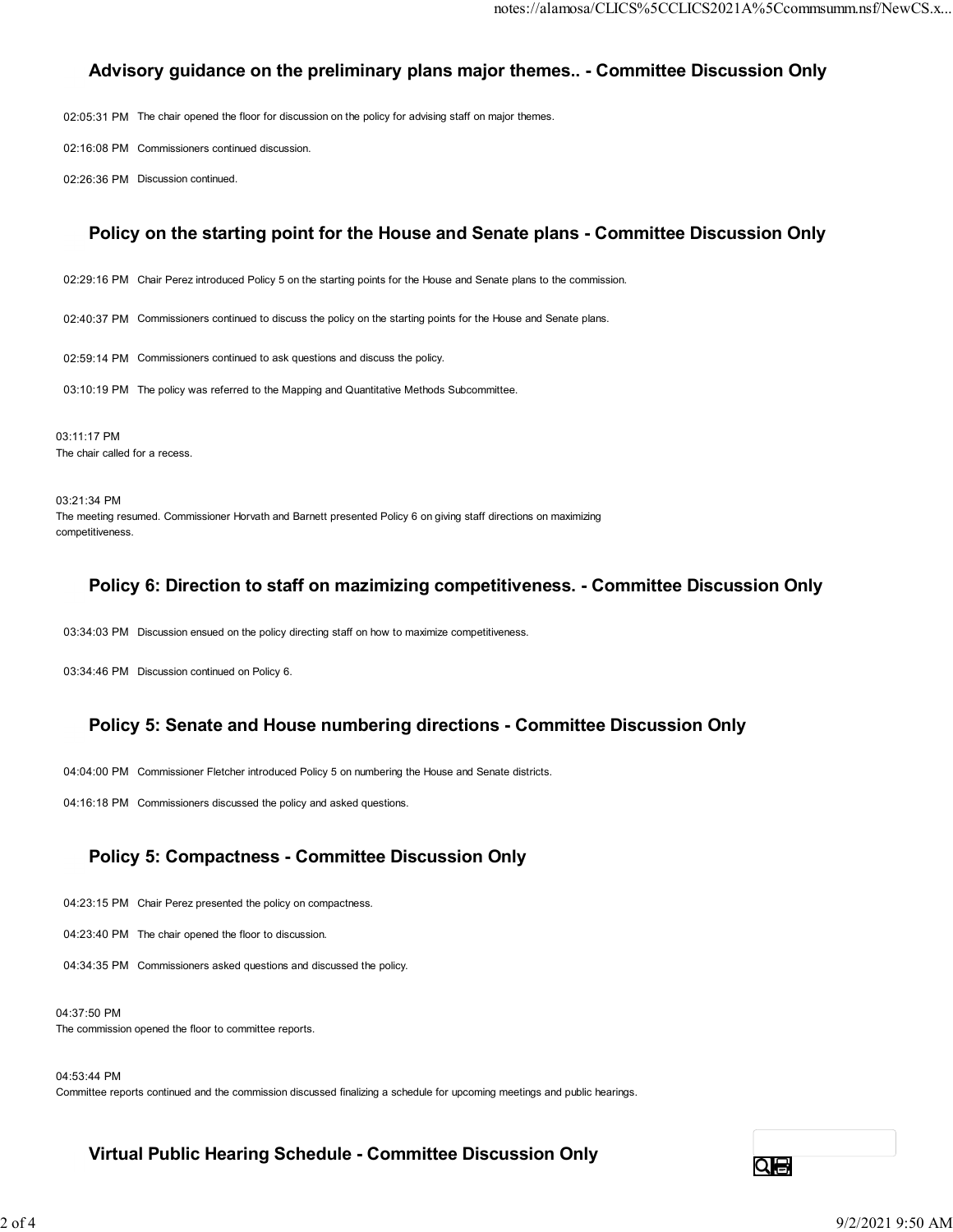|             |                                       | notes://alamosa/CLICS%5CCLICS2021A%5Ccommsumm.nsf/NewCS.x                                                |
|-------------|---------------------------------------|----------------------------------------------------------------------------------------------------------|
|             |                                       |                                                                                                          |
|             |                                       |                                                                                                          |
| 05:12:24 PM | Motion                                | Three public meetings virtually on Friday the 17th from 6-9 pm, Saturday the 18th 10-1pm, and 6-9<br>pm. |
|             | Moved<br>Seconded                     | Robin Schepper                                                                                           |
|             | Aislinn<br>Kottwitz                   | Yes                                                                                                      |
|             | Amber<br>McReynolds Excused<br>Blanca |                                                                                                          |
|             | Uzeta<br>O'Leary                      | Yes                                                                                                      |
|             | Constance<br>Hass                     | Yes                                                                                                      |
|             | Gary<br>Horvath<br>Heather            | Yes                                                                                                      |
|             | Barry<br>Hunter                       | Yes<br>Yes                                                                                               |
|             | Barnett<br>John<br><b>Buckley</b>     | $\mathsf{No}$                                                                                            |
|             | Robin<br>Schepper                     | Yes                                                                                                      |
|             | Samuel<br>Greenidge<br>Kevin          | Yes                                                                                                      |
|             | Fletcher<br>Carlos                    | Yes                                                                                                      |
|             | Perez                                 | Yes<br>YES: 10 NO: 1 EXC: 1 ABS: 0 FINAL ACTION: PASS                                                    |
|             |                                       | tting a meeting to discuss public comment - Committee Discussion Only                                    |
|             |                                       |                                                                                                          |
| 05:21:22 PM | Motion<br>Moved<br>Seconded           | To hold a commission meeting on September 19th at noon<br><b>Constance Hass</b>                          |
|             | Aislinn<br>Kottwitz                   |                                                                                                          |
|             | Amber<br>McReynolds Excused           |                                                                                                          |

# Setting a meeting to discuss public comment - Committee Discussion Only

| 05:21:22 PM                      | Motion         | To hold a commission meeting on September 19th at noon          |
|----------------------------------|----------------|-----------------------------------------------------------------|
|                                  | Moved          | <b>Constance Hass</b>                                           |
|                                  | Seconded       |                                                                 |
|                                  | Aislinn        |                                                                 |
|                                  | Kottwitz       |                                                                 |
|                                  | Amber          |                                                                 |
|                                  | McReynolds     | Excused                                                         |
|                                  | Blanca         |                                                                 |
|                                  | Uzeta          |                                                                 |
|                                  | O'Leary        |                                                                 |
|                                  | Constance      |                                                                 |
|                                  | Hass           |                                                                 |
|                                  | Gary           |                                                                 |
|                                  | Horvath        |                                                                 |
|                                  | Heather        |                                                                 |
|                                  | Barry          |                                                                 |
|                                  | Hunter         |                                                                 |
|                                  | <b>Barnett</b> |                                                                 |
|                                  | John           |                                                                 |
|                                  | <b>Buckley</b> |                                                                 |
|                                  | Robin          |                                                                 |
|                                  | Schepper       |                                                                 |
|                                  | Samuel         |                                                                 |
|                                  | Greenidge      |                                                                 |
|                                  | Kevin          |                                                                 |
|                                  | Fletcher       |                                                                 |
|                                  | Carlos         |                                                                 |
|                                  | Perez          |                                                                 |
| $DM$ Committee reports continued |                | YES: 0 NO: 0 EXC: 1 ABS: 0 FINAL ACTION: Pass Without Objection |

05:21:30 PM Committee reports continued.

 $Q<sub>0</sub>$